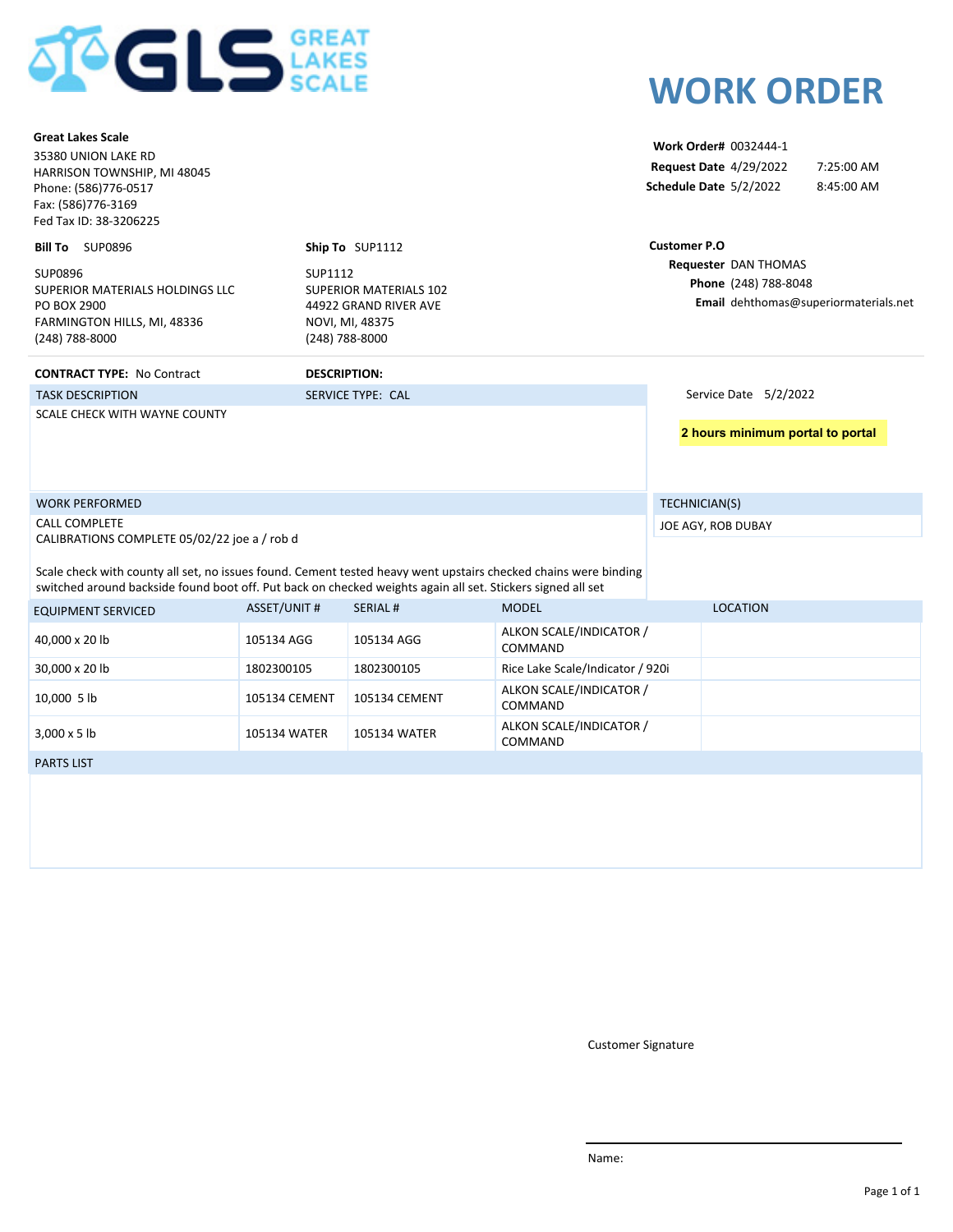

# **Customer: SUPERIOR MATERIALS 102<br>SUP1112 44922 GRAND RIVER AVE**

**Certificate ID:** 105134 WATER220502105705

**Test Date: ISO Number:**  MS-FM-CEM-001 NOVI, MI 48375 05/02/2022

#### **TEST INFORMATION**

| SUP1112                 | <b>Customer: SUPERIOR MATERIALS 102</b><br>44922 GRAND RIVER AVE |                             |  |
|-------------------------|------------------------------------------------------------------|-----------------------------|--|
|                         | <b>NOVI, MI 48375</b>                                            |                             |  |
|                         |                                                                  |                             |  |
| <b>TEST INFORMATION</b> |                                                                  |                             |  |
|                         | <b>TEST WEIGHT CLASSIFICATION</b>                                | <b>EXPANDED UNCERTAINTY</b> |  |
| F                       |                                                                  | 3.39                        |  |
|                         | ENVIRONMENTAL CONDITIONS                                         | <b>TEMPERATURE</b>          |  |
| Acceptable              |                                                                  | 55                          |  |
|                         | WAS THE SCALE WITHIN CUSTOMERS REQUIRED ACCURACY?                |                             |  |
| Yes                     |                                                                  |                             |  |
| <b>TEST LOCATION</b>    |                                                                  | <b>OVERALL RESULT</b>       |  |
| Onsite                  |                                                                  | Pass w/o adjustment         |  |
| <b>Comments:</b>        |                                                                  |                             |  |

|                    | <b>TRACEABILITY CERTIFICATE NUMBERS:</b> |               |  |
|--------------------|------------------------------------------|---------------|--|
| Kit NIST           |                                          | Date Date Due |  |
| <b>Description</b> |                                          |               |  |
|                    | GL0602 MI-06-21-15309 6/7/2021 6/7/2023  |               |  |
|                    | 1000 LB TRUCK 6 CLASS F                  |               |  |
|                    | GL0601 MI-06-21-15309 6/7/2021 6/7/2023  |               |  |
|                    | 1000 LB TRUCK 6 CLASS F                  |               |  |
|                    | GL0603 MI-06-21-15309 6/7/2021 6/7/2023  |               |  |
|                    | 1000 LB TRUCK 6 CLASS F                  |               |  |
|                    |                                          |               |  |

**Technician(s):** JOE AGY;ROB DUBAY;

**Signature:** 

 Devices were calibrated with the certified test weights. Adjustments made to restore and/or maintain the accuracy of the device conform to the tolerances established by NIST or Manufacturers Specifications. Best measurement of uncertainty calculated using a coverage factor of K=2. This provides confidence level of 95%.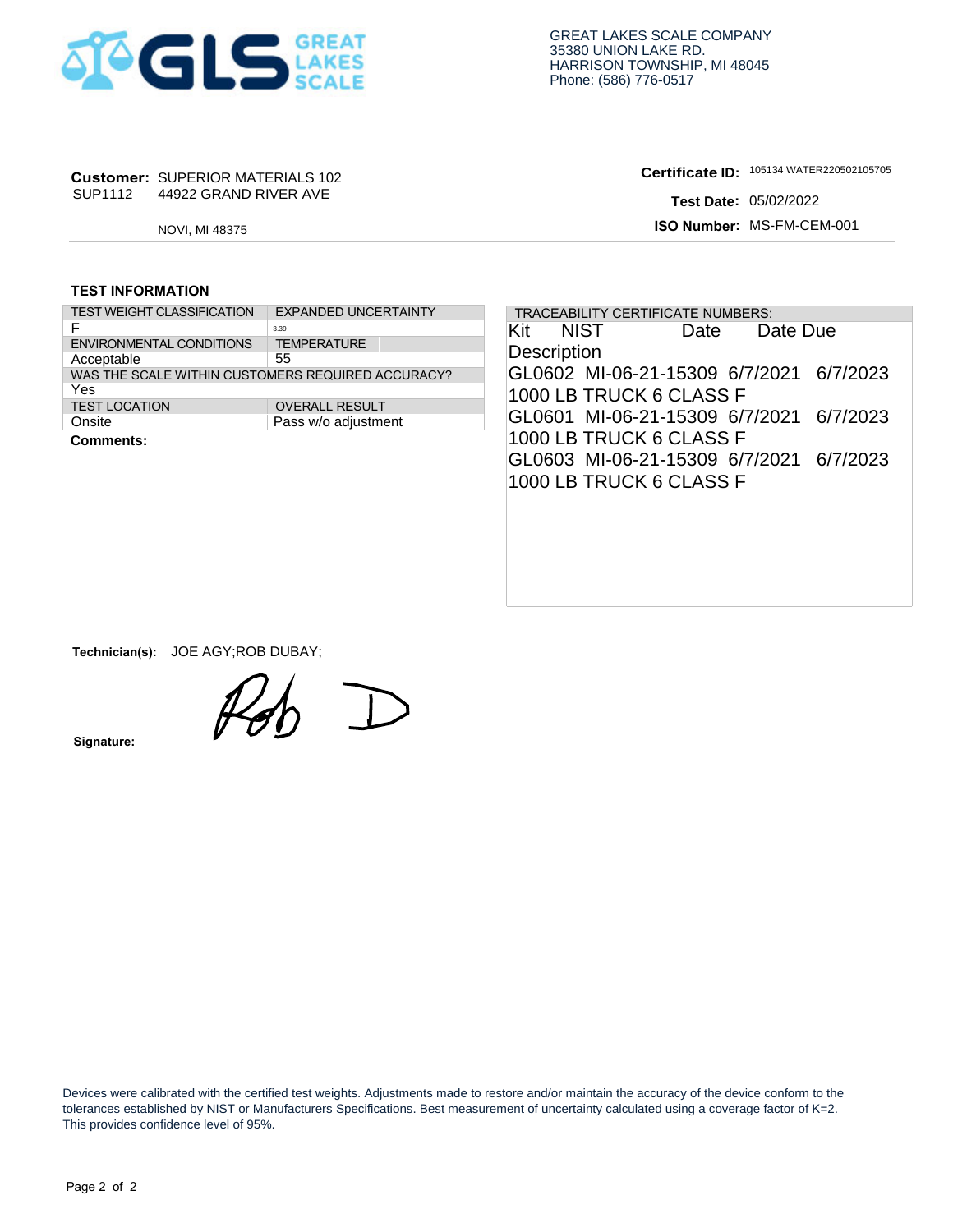

## **Certificate of Calibration**

**Certificate ID:** 105134 CEMENT220502110017

**Customer: SUPERIOR MATERIALS 102<br>SUP1112 44922 GRAND RIVER AVE** 

| <b>CALIBRATION DATE</b>   | DUE DATE   | <b>TEST INTERVAL</b> | SCALE ID             | <b>SCALE CLASS</b> |                |
|---------------------------|------------|----------------------|----------------------|--------------------|----------------|
| 05/02/2022                | 11/01/2022 | Semi-Annually        | 105134 CEMENT        | Ш                  |                |
| <b>SCALE LOCATION</b>     |            |                      | EQUIPMENT CONDITIONS |                    |                |
|                           |            | Working              |                      |                    |                |
| SELECT NUMBER OF PM DAYS: |            | <b>CAPACITY</b>      | 10000 UOM<br>lb      | <b>INCREMENT</b>   | 5 <sup>1</sup> |

#### **AS FOUND TEST USING TEST WEIGHTS AS LEFT TEST USING TEST WEIGHTS**

| <b>Customer: SUPERIOR MATERIALS 102</b><br><b>SUP1112</b>                             |                       | 44922 GRAND RIVER AVE |    |       |                                |                       |         |                             |                                 |                | Test Date: 05/02/2022     |               |
|---------------------------------------------------------------------------------------|-----------------------|-----------------------|----|-------|--------------------------------|-----------------------|---------|-----------------------------|---------------------------------|----------------|---------------------------|---------------|
|                                                                                       | <b>NOVI, MI 48375</b> |                       |    |       |                                |                       |         |                             |                                 |                | ISO Number: MS-FM-CEM-001 |               |
| (*)Make: ALKON Model : COMMAND SN#: 105134 CEMENT Capacity: 10000 lb Graduation: 5 lb |                       |                       |    |       |                                |                       |         |                             |                                 |                |                           |               |
|                                                                                       |                       |                       |    |       |                                |                       |         |                             |                                 |                |                           |               |
|                                                                                       |                       |                       |    |       |                                |                       |         |                             |                                 |                |                           |               |
|                                                                                       |                       |                       |    |       |                                |                       |         |                             |                                 |                |                           |               |
|                                                                                       |                       |                       |    |       |                                |                       |         |                             |                                 |                |                           |               |
| <b>CALIBRATION DATE</b>                                                               |                       | <b>DUE DATE</b>       |    |       | <b>TEST INTERVAL</b>           |                       |         | <b>SCALE ID</b>             |                                 |                | <b>SCALE CLASS</b>        |               |
| 05/02/2022                                                                            |                       | 11/01/2022            |    |       | Semi-Annually                  |                       |         | 105134 CEMENT               |                                 | Ш              |                           |               |
| <b>SCALE LOCATION</b>                                                                 |                       |                       |    |       |                                |                       | Working | <b>EQUIPMENT CONDITIONS</b> |                                 |                |                           |               |
|                                                                                       |                       |                       |    |       |                                |                       |         |                             |                                 |                |                           |               |
| SELECT NUMBER OF PM DAYS:                                                             |                       |                       |    |       | <b>CAPACITY</b>                |                       |         |                             | 10000 UOM lb                    |                | <b>INCREMENT</b>          | 5             |
|                                                                                       |                       |                       |    |       |                                |                       |         |                             |                                 |                |                           |               |
|                                                                                       |                       |                       |    |       |                                |                       |         |                             |                                 |                |                           |               |
| AS FOUND TEST USING TEST WEIGHTS                                                      |                       |                       |    |       |                                |                       |         |                             | AS LEFT TEST USING TEST WEIGHTS |                |                           |               |
| <b>Weight Applied</b>                                                                 |                       | <b>Reading</b>        |    | Error |                                | <b>Weight Applied</b> |         |                             | <b>Reading</b>                  |                | Error                     |               |
| $\mathbf 0$                                                                           | lb                    | $\Omega$              | Ib | 0     | $\mathsf{lb}$                  | 0                     |         | $\mathsf{lb}$               | 0                               | $\mathsf{lb}$  | 0                         | Ib            |
| 1000                                                                                  | Ib                    | 1000                  | Ib | 0     | Ib                             | 1000                  |         | I <sub>b</sub>              | 1000                            | Ib             | 0                         | $\mathsf{lb}$ |
| 2000                                                                                  | lb                    | 2005                  | Ib | 5     | lb                             | 2000                  |         | Ib                          | 2000                            | lb             | 0                         | Ib            |
| 3000                                                                                  | lb                    | 3005                  | Ib | 5     | lb                             | 3000                  |         | Ib                          | 3000                            | lb             | 0                         | Ib            |
| 4000                                                                                  | lb                    | 4010                  | Ib | 10    | Ib                             | 4000                  |         | Ib                          | 4000                            | lb             | 0                         | Ib            |
| 5000                                                                                  | lb                    | 5010                  | Ib | 10    | Ib                             | 5000                  |         | Ib                          | 5000                            | Ib             | 0                         | Ib            |
| 6000                                                                                  | lb                    | 6015                  | Ib | 15    | lb                             | 6000                  |         | Ib                          | 6000                            | Ib             | 0                         | Ib            |
| 0                                                                                     | lb                    | $\Omega$              | Ib | 0     | Ib                             | 0                     |         | Ib                          | 0                               | Ib             | 0                         | Ib            |
|                                                                                       | lb                    |                       | Ib |       | Ib                             |                       |         | Ib                          |                                 | I <sub>b</sub> |                           | $\mathsf{lb}$ |
|                                                                                       | lb                    |                       | Ib |       | lb                             |                       |         | Ib                          |                                 | Ib             |                           | Ib            |
|                                                                                       |                       |                       |    |       |                                |                       |         |                             |                                 |                |                           |               |
|                                                                                       |                       |                       |    |       |                                |                       |         |                             |                                 |                |                           |               |
| <b>AS LEFT BUILD TEST</b>                                                             |                       |                       |    |       |                                |                       |         |                             |                                 |                |                           |               |
|                                                                                       |                       |                       |    |       |                                |                       |         |                             |                                 |                |                           |               |
| <b>Test Weight Applied</b>                                                            |                       |                       |    |       | <b>Material Weight Applied</b> |                       |         | <b>Reading</b>              |                                 | Error          |                           |               |

|                                    | 44922 GRAND RIVER AVE                                                                 |                |                                  |           |                                |                      |                                        |                 |                                 |                | Test Date: 05/02/2022     |                                |
|------------------------------------|---------------------------------------------------------------------------------------|----------------|----------------------------------|-----------|--------------------------------|----------------------|----------------------------------------|-----------------|---------------------------------|----------------|---------------------------|--------------------------------|
|                                    | NOVI, MI 48375                                                                        |                |                                  |           |                                |                      |                                        |                 |                                 |                | ISO Number: MS-FM-CEM-001 |                                |
|                                    | (*)Make: ALKON Model : COMMAND SN#: 105134 CEMENT Capacity: 10000 lb Graduation: 5 lb |                |                                  |           |                                |                      |                                        |                 |                                 |                |                           |                                |
|                                    |                                                                                       |                |                                  |           |                                |                      |                                        |                 |                                 |                |                           |                                |
|                                    |                                                                                       |                |                                  |           |                                |                      |                                        |                 |                                 |                |                           |                                |
|                                    |                                                                                       |                |                                  |           |                                |                      |                                        |                 |                                 |                |                           |                                |
| <b>CALIBRATION DATE</b>            |                                                                                       | DUE DATE       |                                  |           | <b>TEST INTERVAL</b>           |                      |                                        | <b>SCALE ID</b> |                                 |                | <b>SCALE CLASS</b>        |                                |
| 05/02/2022                         |                                                                                       | 11/01/2022     |                                  |           | Semi-Annually                  |                      |                                        |                 | 105134 CEMENT                   | $\mathbf{III}$ |                           |                                |
| <b>SCALE LOCATION</b>              |                                                                                       |                |                                  |           |                                |                      | <b>EQUIPMENT CONDITIONS</b><br>Working |                 |                                 |                |                           |                                |
|                                    | SELECT NUMBER OF PM DAYS:                                                             |                |                                  |           | <b>CAPACITY</b>                |                      |                                        |                 | 10000 UOM lb                    |                | <b>INCREMENT</b>          |                                |
|                                    |                                                                                       |                |                                  |           |                                |                      |                                        |                 |                                 |                |                           |                                |
|                                    |                                                                                       |                |                                  |           |                                |                      |                                        |                 |                                 |                |                           |                                |
|                                    | AS FOUND TEST USING TEST WEIGHTS                                                      |                |                                  |           |                                |                      |                                        |                 | AS LEFT TEST USING TEST WEIGHTS |                |                           |                                |
| <b>Weight Applied</b>              |                                                                                       | <b>Reading</b> |                                  | Error     |                                |                      | <b>Weight Applied</b>                  |                 | <b>Reading</b>                  |                | Error                     |                                |
| 0                                  | Ib                                                                                    | $\pmb{0}$      | I <sub>b</sub>                   | $\pmb{0}$ | I <sub>b</sub>                 | $\mathbf 0$          |                                        | Ib              | 0                               | lb             | 0                         | I <sub>b</sub>                 |
| 1000                               | lb                                                                                    | 1000           | Ib                               | $\pmb{0}$ | Ib                             | 1000                 |                                        | Ib              | 1000<br>2000                    | lb             | 0                         | $\mathsf{lb}$<br>$\mathsf{lb}$ |
| 2000<br>3000                       | lb                                                                                    | 2005<br>3005   | I <sub>b</sub><br>I <sub>b</sub> | 5<br>5    | lb<br>Ib                       | 2000<br>3000         |                                        | Ib              | 3000                            | lb             | $\mathsf 0$               | $\mathsf{lb}$                  |
| 4000                               | lb<br>lb                                                                              | 4010           | I <sub>b</sub>                   | 10        | Ib                             | 4000                 |                                        | lb<br>lb        | 4000                            | lb<br>lb       | 0<br>0                    | I <sub>b</sub>                 |
| 5000                               | lb                                                                                    | 5010           | lb                               | 10        | Ib                             | 5000                 |                                        | lb              | 5000                            | lb             | 0                         | I <sub>b</sub>                 |
|                                    |                                                                                       |                | lb                               | 15        | lb                             | 6000                 |                                        | lb              | 6000                            | lb             | 0                         | I <sub>b</sub>                 |
|                                    |                                                                                       |                |                                  |           |                                |                      |                                        |                 |                                 |                |                           |                                |
|                                    | lb                                                                                    | 6015           |                                  |           |                                |                      |                                        |                 |                                 |                |                           |                                |
|                                    | lb                                                                                    | 0              | lb                               | $\pmb{0}$ | Ib                             | $\mathbf 0$          |                                        | lb              | 0                               | lb             | 0                         | Ib                             |
|                                    | lb                                                                                    |                | Ib                               |           | Ib                             |                      |                                        | Ib              |                                 | I <sub>b</sub> |                           | Ib                             |
| 6000<br>0                          | Ib                                                                                    |                | Ib                               |           | Ib                             |                      |                                        | Ib              |                                 | lb             |                           | Ib                             |
|                                    |                                                                                       |                |                                  |           |                                |                      |                                        |                 |                                 |                |                           |                                |
|                                    | <b>AS LEFT BUILD TEST</b>                                                             |                |                                  |           |                                |                      |                                        |                 |                                 |                |                           |                                |
|                                    |                                                                                       |                |                                  |           | <b>Material Weight Applied</b> |                      | <b>Reading</b>                         |                 |                                 | Error          |                           |                                |
|                                    |                                                                                       | lb             | 3000                             |           |                                | Ib                   | 9000                                   |                 | lb                              | 0              |                           | lb                             |
|                                    |                                                                                       | lb             |                                  |           |                                | I <sub>b</sub>       |                                        |                 | lb                              |                |                           | lb                             |
|                                    |                                                                                       | lb             |                                  |           |                                | Ib                   |                                        |                 | lb                              |                |                           | lb                             |
|                                    |                                                                                       | Ib             |                                  |           |                                | Ib                   |                                        |                 | lb                              |                |                           | lb                             |
|                                    |                                                                                       | lb             |                                  |           |                                | Ib                   |                                        |                 | lb                              |                |                           | lb                             |
|                                    |                                                                                       | lb             |                                  |           |                                | Ib                   |                                        |                 | lb                              |                |                           | lb                             |
|                                    |                                                                                       | lb             |                                  |           |                                | Ib                   |                                        |                 | lb                              |                |                           | lb                             |
|                                    |                                                                                       | lb             |                                  |           |                                | I <sub>b</sub>       |                                        |                 | lb                              |                |                           | lb                             |
|                                    |                                                                                       | lb             |                                  |           |                                | I <sub>b</sub>       |                                        |                 | lb                              |                |                           | Ib                             |
|                                    |                                                                                       | lb             |                                  |           |                                | I <sub>b</sub>       |                                        |                 | lb                              |                |                           | lb                             |
|                                    |                                                                                       | lb             |                                  |           |                                | I <sub>b</sub>       |                                        |                 | lb                              |                |                           | Ib                             |
|                                    |                                                                                       | lb             |                                  |           |                                | lb                   |                                        |                 | lb                              |                |                           | Ib                             |
|                                    |                                                                                       | lb             |                                  |           |                                | I <sub>b</sub>       |                                        |                 | lb                              |                |                           | Ib                             |
|                                    |                                                                                       | lb             |                                  |           |                                | I <sub>b</sub>       |                                        |                 | lb                              |                |                           | Ib                             |
|                                    |                                                                                       | lb<br>lb       |                                  |           |                                | I <sub>b</sub>       |                                        |                 | lb<br>lb                        |                |                           | Ib                             |
|                                    |                                                                                       | lb             |                                  |           |                                | I <sub>b</sub>       |                                        |                 | lb                              |                |                           | lb                             |
| <b>Test Weight Applied</b><br>6000 |                                                                                       | lb             |                                  |           |                                | I <sub>b</sub><br>Ib |                                        |                 | lb                              |                |                           | Ib<br>lb                       |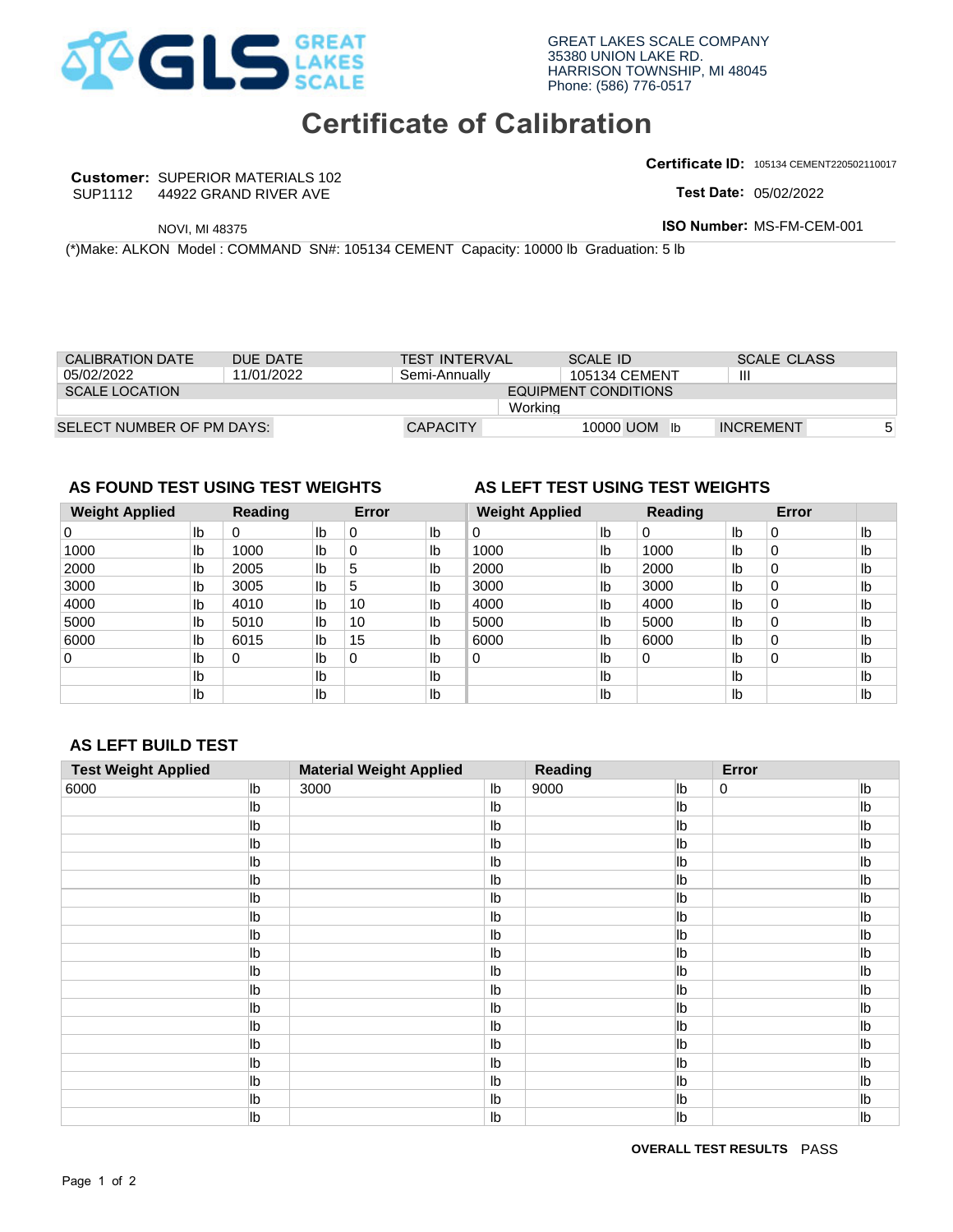

# **Customer: SUPERIOR MATERIALS 102<br>SUP1112 44922 GRAND RIVER AVE**

**Certificate ID:**

#### **TEST INFORMATION**

| SUP1112                 | <b>Customer: SUPERIOR MATERIALS 102</b><br>44922 GRAND RIVER AVE |                             |  |
|-------------------------|------------------------------------------------------------------|-----------------------------|--|
|                         | <b>NOVI. MI 48375</b>                                            |                             |  |
|                         |                                                                  |                             |  |
| <b>TEST INFORMATION</b> |                                                                  |                             |  |
|                         | <b>TEST WEIGHT CLASSIFICATION</b>                                | <b>EXPANDED UNCERTAINTY</b> |  |
| F                       |                                                                  | 8.7                         |  |
|                         | ENVIRONMENTAL CONDITIONS                                         | <b>TEMPERATURE</b>          |  |
| Acceptable              |                                                                  | 55                          |  |
|                         | WAS THE SCALE WITHIN CUSTOMERS REQUIRED ACCURACY?                |                             |  |
| Yes                     |                                                                  |                             |  |
| <b>TEST LOCATION</b>    |                                                                  | <b>OVERALL RESULT</b>       |  |
| Onsite                  |                                                                  | Pass w/o adjustment         |  |
| Commante:               |                                                                  |                             |  |

|                         | <b>Customer: SUPERIOR MATERIALS 102</b> |                                                         |     |             |                                   |                                | Certificate ID: 105134 CEMENT220502110017 |
|-------------------------|-----------------------------------------|---------------------------------------------------------|-----|-------------|-----------------------------------|--------------------------------|-------------------------------------------|
|                         | SUP1112 44922 GRAND RIVER AVE           |                                                         |     |             |                                   | <b>Test Date: 05/02/2022</b>   |                                           |
|                         | NOVI, MI 48375                          |                                                         |     |             |                                   |                                | ISO Number: MS-FM-CEM-001                 |
|                         |                                         |                                                         |     |             |                                   |                                |                                           |
| <b>TEST INFORMATION</b> |                                         |                                                         |     |             |                                   |                                |                                           |
|                         | <b>TEST WEIGHT CLASSIFICATION</b>       | <b>EXPANDED UNCERTAINTY</b>                             |     |             | TRACEABILITY CERTIFICATE NUMBERS: |                                |                                           |
| F                       |                                         | 8.7                                                     | Kit | <b>NIST</b> | Date                              | Date Due                       |                                           |
|                         | <b>ENVIRONMENTAL CONDITIONS</b>         | <b>TEMPERATURE</b>                                      |     | Description |                                   |                                |                                           |
| Acceptable              |                                         | 55<br>WAS THE SCALE WITHIN CUSTOMERS REQUIRED ACCURACY? |     |             | GL0602 MI-06-21-15309 6/7/2021    |                                | 6/7/2023                                  |
| Yes                     |                                         |                                                         |     |             | 1000 LB TRUCK 6 CLASS F           |                                |                                           |
| <b>TEST LOCATION</b>    |                                         | <b>OVERALL RESULT</b>                                   |     |             | GL0601 MI-06-21-15309 6/7/2021    |                                | 6/7/2023                                  |
| Onsite                  |                                         | Pass w/o adjustment                                     |     |             | 1000 LB TRUCK 6 CLASS F           |                                |                                           |
| <b>Comments:</b>        |                                         |                                                         |     |             |                                   |                                |                                           |
|                         |                                         |                                                         |     |             |                                   | GL0603 MI-06-21-15309 6/7/2021 | 6/7/2023                                  |
|                         |                                         |                                                         |     |             | 1000 LB TRUCK 6 CLASS F           |                                |                                           |
|                         |                                         |                                                         |     |             | GL0604 MI-06-21-15309 6/7/2021    |                                | 6/7/2023                                  |
|                         |                                         |                                                         |     |             | 1000 LB TRUCK 6 CLASS F           |                                |                                           |
|                         |                                         |                                                         |     |             |                                   | GL0606 MI-06-21-15309 6/7/2021 | 6/7/2023                                  |
|                         |                                         |                                                         |     |             | 1000 LB TRUCK 6 CLASS F           |                                |                                           |
|                         |                                         |                                                         |     |             |                                   |                                | GL0605 MI-06-21-15309 6/7/2021 6/7/2023   |
|                         |                                         |                                                         |     |             | 1000 LB TRUCK 6 CLASS F           |                                |                                           |
|                         |                                         |                                                         |     |             |                                   |                                |                                           |

**Technician(s):** JOE AGY;ROB DUBAY;

Rob D

**Signature:** 

 Devices were calibrated with the certified test weights. Adjustments made to restore and/or maintain the accuracy of the device conform to the tolerances established by NIST or Manufacturers Specifications. Best measurement of uncertainty calculated using a coverage factor of K=2. This provides confidence level of 95%.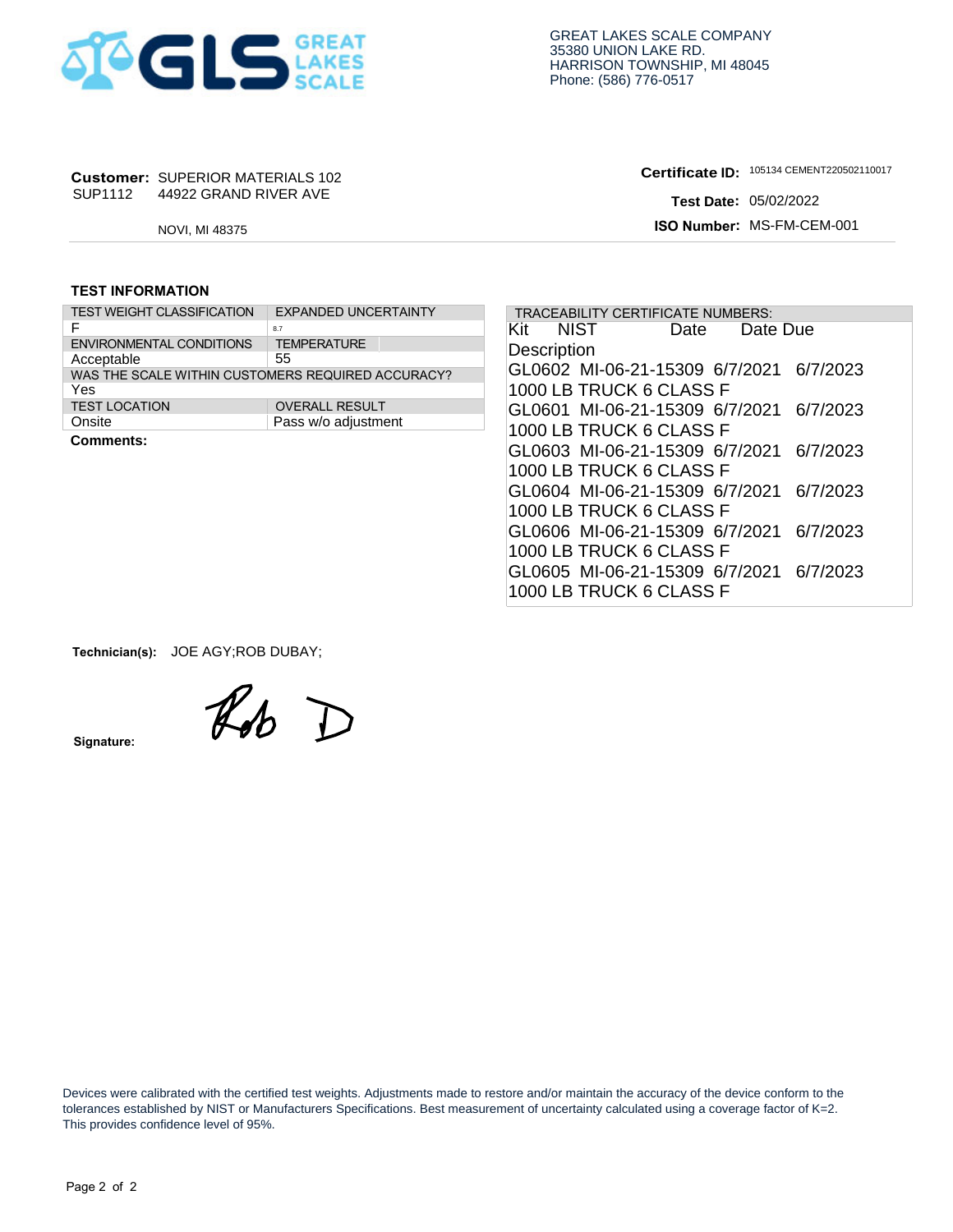

## **Certificate of Calibration**

**Certificate ID:** 105134 AGG220502105559

**Customer: SUPERIOR MATERIALS 102<br>SUP1112 44922 GRAND RIVER AVE** 

| <b>CALIBRATION DATE</b>   | DUE DATE   | <b>TEST INTERVAL</b> | SCALE ID             | <b>SCALE CLASS</b> |    |
|---------------------------|------------|----------------------|----------------------|--------------------|----|
|                           |            |                      |                      |                    |    |
| 05/02/2022                | 11/01/2022 | Semi-Annually        | 105134 AGG           | - III L            |    |
| <b>SCALE LOCATION</b>     |            |                      | EQUIPMENT CONDITIONS |                    |    |
|                           |            | Working              |                      |                    |    |
| SELECT NUMBER OF PM DAYS: |            | <b>CAPACITY</b>      | 40000 UOM<br>lb      | <b>INCREMENT</b>   | 20 |

#### **AS FOUND TEST USING TEST WEIGHTS**

#### AS LEFT TEST USING TEST WEIGHTS

| <b>Customer: SUPERIOR MATERIALS 102</b><br><b>SUP1112</b>                           |                       | 44922 GRAND RIVER AVE |               |             |                                |             |                                        |                 |                                 |                | <b>Test Date: 05/02/2022</b> |                |
|-------------------------------------------------------------------------------------|-----------------------|-----------------------|---------------|-------------|--------------------------------|-------------|----------------------------------------|-----------------|---------------------------------|----------------|------------------------------|----------------|
|                                                                                     | <b>NOVI, MI 48375</b> |                       |               |             |                                |             |                                        |                 |                                 |                | ISO Number: MS-FM-CEM-001    |                |
| (*)Make: ALKON Model : COMMAND SN#: 105134 AGG Capacity: 40000 lb Graduation: 20 lb |                       |                       |               |             |                                |             |                                        |                 |                                 |                |                              |                |
|                                                                                     |                       |                       |               |             |                                |             |                                        |                 |                                 |                |                              |                |
| <b>CALIBRATION DATE</b>                                                             |                       | <b>DUE DATE</b>       |               |             | <b>TEST INTERVAL</b>           |             |                                        | <b>SCALE ID</b> |                                 |                | <b>SCALE CLASS</b>           |                |
| 05/02/2022                                                                          |                       | 11/01/2022            |               |             | Semi-Annually                  |             |                                        | 105134 AGG      |                                 | III L          |                              |                |
| <b>SCALE LOCATION</b>                                                               |                       |                       |               |             |                                |             | <b>EQUIPMENT CONDITIONS</b><br>Working |                 |                                 |                |                              |                |
| SELECT NUMBER OF PM DAYS:                                                           |                       |                       |               |             | <b>CAPACITY</b>                |             |                                        |                 | 40000 UOM lb                    |                | <b>INCREMENT</b>             | 20             |
|                                                                                     |                       |                       |               |             |                                |             |                                        |                 |                                 |                |                              |                |
| AS FOUND TEST USING TEST WEIGHTS                                                    |                       |                       |               |             |                                |             |                                        |                 | AS LEFT TEST USING TEST WEIGHTS |                |                              |                |
| <b>Weight Applied</b>                                                               |                       | Reading               |               | Error       |                                |             | <b>Weight Applied</b>                  |                 | <b>Reading</b>                  |                | Error                        |                |
| 0                                                                                   | $\mathsf{lb}$         | $\mathbf 0$           | $\mathsf{lb}$ | $\mathbf 0$ | Ib                             | $\mathbf 0$ |                                        | Ib              | 0                               | Ib             | $\pmb{0}$                    | Ib             |
| 1000                                                                                | Ib                    | 1000                  | $\mathsf{lb}$ | $\mathbf 0$ | Ib                             | 1000        |                                        | Ib              | 1000                            | Ib             | 0                            | Ib             |
| 2000                                                                                | lb                    | 2000                  | Ib            | $\mathbf 0$ | lb                             | 2000        |                                        | lb              | 2000                            | lb             | $\mathsf 0$                  | I <sub>b</sub> |
| 3000                                                                                | lb                    | 3000                  | lb            | 0           | lb                             | 3000        |                                        | lb              | 3000                            | lb             | $\Omega$                     | lb             |
| 4000                                                                                | lb                    | 4000                  | Ib            | 0           | lb                             | 4000        |                                        | lb              | 4000                            | lb             | $\mathsf 0$                  | Ib             |
| 5000                                                                                | Ib                    | 5000                  | $\mathsf{lb}$ | $\mathbf 0$ | Ib                             | 5000        |                                        | lb              | 5000                            | lb             | 0                            | Ib             |
| 6000                                                                                | lb                    | 6000                  | Ib            | $\mathbf 0$ | lb                             | 6000        |                                        | lb              | 6000                            | lb             | 0                            | Ib             |
| 0                                                                                   | Ib                    | 0                     | Ib            | $\mathbf 0$ | lb                             | $\mathbf 0$ |                                        | lb              | 0                               | lb             | 0                            | Ib             |
|                                                                                     | $\mathsf{lb}$         |                       | $\mathsf{lb}$ |             | lb                             |             |                                        | Ib              |                                 | I <sub>b</sub> |                              | I <sub>b</sub> |
|                                                                                     | Ib                    |                       | $\mathsf{lb}$ |             | lb                             |             |                                        | $\overline{1}$  |                                 | lb             |                              | $\overline{1}$ |
| <b>AS LEFT BUILD TEST</b>                                                           |                       |                       |               |             |                                |             |                                        |                 |                                 |                |                              |                |
| <b>Test Weight Applied</b>                                                          |                       |                       |               |             | <b>Material Weight Applied</b> |             | <b>Reading</b>                         |                 |                                 | Error          |                              |                |
| 2000                                                                                |                       | lb                    | 6000          |             |                                | Ib          | 8000                                   |                 | lb                              | 0              |                              | lb             |
| 4000                                                                                |                       | lb                    | 6000          |             |                                | Ib          | 10000                                  |                 | lb                              | $\mathbf 0$    |                              | lb             |
| 6000                                                                                |                       | lb                    | 6000          |             |                                | Ib          | 12000                                  |                 | lb                              | $\mathbf 0$    |                              | Ib             |
| 2000                                                                                |                       | lb                    | 12000         |             |                                | Ib          | 14000                                  |                 | lb                              | $\mathbf 0$    |                              | Ib             |
| 4000                                                                                |                       | lb                    | 12000         |             |                                | Ib          | 16000                                  |                 | lb                              | $\mathbf 0$    |                              | lb             |
| 6000                                                                                |                       | lb                    | 12000         |             |                                | Ib          | 18000                                  |                 | lb                              | $\mathbf 0$    |                              | Ib             |
| 2000                                                                                |                       | lb                    | 18000         |             |                                | Ib          | 20000                                  |                 | lb                              | $\mathbf 0$    |                              | lb             |
| 4000                                                                                |                       | lb                    | 18000         |             |                                | lb          | 22000                                  |                 | lb                              | $\overline{0}$ |                              | lb             |
| 6000                                                                                |                       | lb                    | 18000         |             |                                | Ib          | 24000                                  |                 | lb                              | $\mathbf 0$    |                              | lb             |

|                                                                                                              |                                  |                | 44922 GRAND RIVER AVE |             |                                                                                     |                |                                        |                 |                |             | <b>Test Date: 05/02/2022</b> |                |
|--------------------------------------------------------------------------------------------------------------|----------------------------------|----------------|-----------------------|-------------|-------------------------------------------------------------------------------------|----------------|----------------------------------------|-----------------|----------------|-------------|------------------------------|----------------|
|                                                                                                              | <b>NOVI, MI 48375</b>            |                |                       |             |                                                                                     |                |                                        |                 |                |             | ISO Number: MS-FM-CEM-001    |                |
|                                                                                                              |                                  |                |                       |             | (*)Make: ALKON Model : COMMAND SN#: 105134 AGG Capacity: 40000 lb Graduation: 20 lb |                |                                        |                 |                |             |                              |                |
|                                                                                                              |                                  |                |                       |             |                                                                                     |                |                                        |                 |                |             |                              |                |
|                                                                                                              |                                  |                |                       |             |                                                                                     |                |                                        |                 |                |             |                              |                |
|                                                                                                              |                                  |                |                       |             |                                                                                     |                |                                        |                 |                |             |                              |                |
| <b>CALIBRATION DATE</b>                                                                                      |                                  | DUE DATE       |                       |             | <b>TEST INTERVAL</b>                                                                |                |                                        | <b>SCALE ID</b> |                |             | <b>SCALE CLASS</b>           |                |
| 05/02/2022                                                                                                   |                                  | 11/01/2022     |                       |             | Semi-Annually                                                                       |                |                                        | 105134 AGG      |                | III L       |                              |                |
| <b>SCALE LOCATION</b>                                                                                        |                                  |                |                       |             |                                                                                     |                | <b>EQUIPMENT CONDITIONS</b><br>Working |                 |                |             |                              |                |
|                                                                                                              | SELECT NUMBER OF PM DAYS:        |                |                       |             | <b>CAPACITY</b>                                                                     |                |                                        |                 | 40000 UOM lb   |             | <b>INCREMENT</b>             | 20             |
|                                                                                                              |                                  |                |                       |             |                                                                                     |                |                                        |                 |                |             |                              |                |
|                                                                                                              |                                  |                |                       |             |                                                                                     |                |                                        |                 |                |             |                              |                |
|                                                                                                              | AS FOUND TEST USING TEST WEIGHTS |                |                       |             |                                                                                     |                | AS LEFT TEST USING TEST WEIGHTS        |                 |                |             |                              |                |
| <b>Weight Applied</b>                                                                                        |                                  | <b>Reading</b> |                       | Error       |                                                                                     |                | <b>Weight Applied</b>                  |                 | <b>Reading</b> |             | Error                        |                |
| 0                                                                                                            | $\mathsf{lb}$                    | 0              | lb                    | $\pmb{0}$   | Ib                                                                                  | $\mathbf 0$    |                                        | I <sub>b</sub>  | 0              | lb          | 0                            | I <sub>b</sub> |
| 1000                                                                                                         | $\mathsf{lb}$                    | 1000           | lb                    | $\pmb{0}$   | Ib                                                                                  | 1000           |                                        | I <sub>b</sub>  | 1000           | lb          | 0                            | Ib             |
| 2000                                                                                                         | lb                               | 2000           | lb                    | $\pmb{0}$   | lb                                                                                  | 2000           |                                        | lb              | 2000           | lb          | 0                            | I <sub>b</sub> |
| 3000                                                                                                         | lb                               | 3000           | lb                    | $\pmb{0}$   | lb                                                                                  | 3000           |                                        | lb              | 3000           | lb          | 0                            | I <sub>b</sub> |
| 4000                                                                                                         | lb                               | 4000           | lb                    | $\pmb{0}$   | lb                                                                                  | 4000           |                                        | lb              | 4000           | lb          | 0                            | I <sub>b</sub> |
| 5000                                                                                                         | Ib                               | 5000           | lb                    | 0           | lb                                                                                  | 5000           |                                        | lb              | 5000           | lb          | 0                            | Ib             |
| 6000                                                                                                         | lb                               | 6000           | Ib                    | $\pmb{0}$   | Ib                                                                                  | 6000           |                                        | lb              | 6000           | lb          | 0                            | Ib             |
|                                                                                                              |                                  |                |                       |             |                                                                                     |                |                                        |                 |                |             |                              |                |
|                                                                                                              | lb                               | 0              | Ib                    | $\mathbf 0$ | Ib                                                                                  | 0              |                                        | lb              | 0              | lb          | 0                            | Ib             |
|                                                                                                              | Ib                               |                | Ib                    |             | lb                                                                                  |                |                                        | lb              |                | lb          |                              | Ib             |
| 0                                                                                                            | Ib                               |                | Ib                    |             | Ib                                                                                  |                |                                        | lb              |                | lb          |                              | Ib             |
|                                                                                                              |                                  |                |                       |             |                                                                                     |                |                                        |                 |                |             |                              |                |
|                                                                                                              | <b>AS LEFT BUILD TEST</b>        |                |                       |             |                                                                                     |                |                                        |                 |                |             |                              |                |
|                                                                                                              | <b>Test Weight Applied</b>       |                |                       |             | <b>Material Weight Applied</b>                                                      |                | <b>Reading</b>                         |                 |                | Error       |                              |                |
| 2000                                                                                                         |                                  | lb             | 6000                  |             |                                                                                     | Ib             | 8000                                   |                 | lb             | $\mathbf 0$ |                              | lb             |
|                                                                                                              |                                  | lb             | 6000                  |             |                                                                                     | Ib             | 10000                                  |                 | lb             | 0           |                              | lb             |
|                                                                                                              |                                  | lb             | 6000                  |             |                                                                                     | Ib             | 12000                                  |                 | lb             | $\mathbf 0$ |                              | Ib             |
|                                                                                                              |                                  | lb             | 12000                 |             |                                                                                     | Ib             | 14000                                  |                 | lb             | 0           |                              | lb             |
|                                                                                                              |                                  | lb             | 12000                 |             |                                                                                     | Ib             | 16000                                  |                 | lb             | 0           |                              | lb             |
|                                                                                                              |                                  | lb             | 12000                 |             |                                                                                     | Ib             | 18000                                  |                 | lb             | 0           |                              | lb             |
|                                                                                                              |                                  | Ib             | 18000                 |             |                                                                                     | Ib             | 20000                                  |                 | Ib             | 0           |                              | lb             |
|                                                                                                              |                                  | lb             | 18000                 |             |                                                                                     | Ib             | 22000                                  |                 | lb             | 0           |                              | Ib             |
|                                                                                                              |                                  | lb             | 18000                 |             |                                                                                     | Ib             | 24000                                  |                 | lb             | 0           |                              | Ib             |
|                                                                                                              |                                  | lb             | 24000                 |             |                                                                                     | Ib             | 26000                                  |                 | lb             | $\mathbf 0$ |                              | Ib             |
|                                                                                                              |                                  | lb             | 24000                 |             |                                                                                     | Ib             | 28000                                  |                 | lb             | $\mathbf 0$ |                              | Ib             |
|                                                                                                              |                                  | lb             | 24000                 |             |                                                                                     | Ib             | 30000                                  |                 | lb             | $\mathbf 0$ |                              | lb             |
|                                                                                                              |                                  | lb             | 30000                 |             |                                                                                     | lb             | 32000                                  |                 | lb             | $\mathbf 0$ |                              | lb             |
|                                                                                                              |                                  | Ib             | 30000                 |             |                                                                                     | I <sub>b</sub> | 34000                                  |                 | lb             | $\mathbf 0$ |                              | lb             |
|                                                                                                              |                                  | lb             | 30000                 |             |                                                                                     | lb             | 36000                                  |                 | lb             | $\mathbf 0$ |                              | lb             |
|                                                                                                              |                                  | lb             |                       |             |                                                                                     | lb             |                                        |                 | lb             |             |                              | lb             |
| 4000<br>6000<br>2000<br>4000<br>6000<br>2000<br>4000<br>6000<br>2000<br>4000<br>6000<br>2000<br>4000<br>6000 |                                  | lb             |                       |             |                                                                                     | lb             |                                        |                 | lb             |             |                              | lb             |
|                                                                                                              |                                  | lb             |                       |             |                                                                                     | lb             |                                        |                 | lb             |             |                              | lb<br>lb       |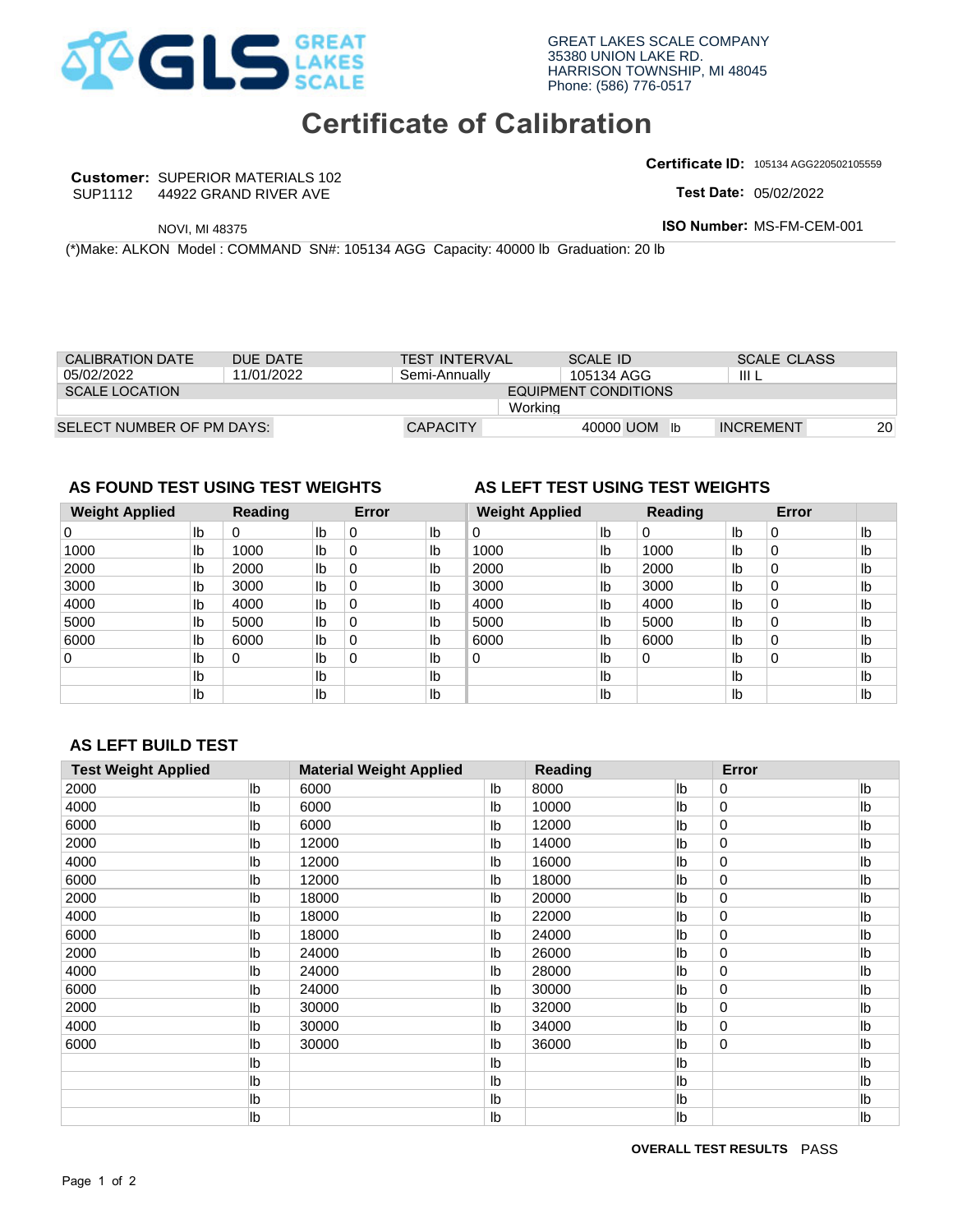

## **Certificate of Calibration**

**Certificate ID:** 105134 WATER220502105705

**Customer:** SUPERIOR MATERIALS 102 SUP1112 44922 GRAND RIVER AVE

**Test Date:** 

| <b>CALIBRATION DATE</b>          |    | DUE DATE       |    |       | <b>TEST INTERVAL</b> |                                 | <b>SCALE ID</b>             |             |    | <b>SCALE CLASS</b> |    |
|----------------------------------|----|----------------|----|-------|----------------------|---------------------------------|-----------------------------|-------------|----|--------------------|----|
| 05/02/2022                       |    | 11/01/2022     |    |       | Semi-Annually        |                                 | 105134 WATER                |             | Ш  |                    |    |
| <b>SCALE LOCATION</b>            |    |                |    |       |                      |                                 | <b>EQUIPMENT CONDITIONS</b> |             |    |                    |    |
|                                  |    |                |    |       |                      | Workina                         |                             |             |    |                    |    |
| SELECT NUMBER OF PM DAYS:        |    |                |    |       | <b>CAPACITY</b>      |                                 |                             | 3000 UOM lb |    | <b>INCREMENT</b>   | 5  |
|                                  |    |                |    |       |                      |                                 |                             |             |    |                    |    |
|                                  |    |                |    |       |                      |                                 |                             |             |    |                    |    |
|                                  |    |                |    |       |                      |                                 |                             |             |    |                    |    |
| AS FOUND TEST USING TEST WEIGHTS |    |                |    |       |                      | AS LEFT TEST USING TEST WEIGHTS |                             |             |    |                    |    |
| <b>Weight Applied</b>            |    | <b>Reading</b> |    | Error |                      | <b>Weight Applied</b>           |                             | Reading     |    | Error              |    |
| 0                                | lb | 0              | lb | 0     | lb                   | 0                               | Ib                          | $\Omega$    | Ib | $\Omega$           | Ib |

#### **AS FOUND TEST USING TEST WEIGHTS AS LEFT TEST USING TEST WEIGHTS**

| SELECT NUMBER OF PM DAYS:        |    |          |    |          | <b>CAPACITY</b> |                                 |    | 3000 UOM lb |    | <b>INCREMENT</b> | 5  |
|----------------------------------|----|----------|----|----------|-----------------|---------------------------------|----|-------------|----|------------------|----|
|                                  |    |          |    |          |                 |                                 |    |             |    |                  |    |
|                                  |    |          |    |          |                 |                                 |    |             |    |                  |    |
| AS FOUND TEST USING TEST WEIGHTS |    |          |    |          |                 | AS LEFT TEST USING TEST WEIGHTS |    |             |    |                  |    |
| <b>Weight Applied</b>            |    | Reading  |    | Error    |                 | <b>Weight Applied</b>           |    | Reading     |    | Error            |    |
| 0                                | Ib | $\Omega$ | lb | 0        | Ib              | 0                               | Ib | 0           | Ib | 0                | lb |
| 1000                             | lb | 1000     | lb | 0        | lb              | 1000                            | lb | 1000        | lb | 0                | lb |
| 2000                             | Ib | 2000     | lb | $\Omega$ | lb              | 2000                            | Ib | 2000        | Ib | 0                | lb |
| 3000                             | lb | 3000     | Ib | 0        | Ib              | 3000                            | Ib | 3000        | lb | 0                | Ib |
| 0                                | lb | $\Omega$ | lb | $\Omega$ | lb              | $\Omega$                        | Ib | 0           | Ib | 0                | lb |
|                                  | Ib |          | lb |          | Ib              |                                 | lb |             | lb |                  | lb |
|                                  | lb |          | Ib |          | lb              |                                 | Ib |             | lb |                  | lb |
|                                  | Ib |          | Ib |          | Ib              |                                 | Ib |             | Ib |                  | lb |
|                                  | Ib |          | lb |          | Ib              |                                 | Ib |             | Ib |                  | lb |
|                                  | Ib |          | Ib |          | Ib              |                                 | Ib |             | Ib |                  | lb |

|                                           |                                  | 44922 GRAND RIVER AVE         |                |             |                                                                                     |                      |                             |                 |                                 |                | Test Date: 05/02/2022     |                |
|-------------------------------------------|----------------------------------|-------------------------------|----------------|-------------|-------------------------------------------------------------------------------------|----------------------|-----------------------------|-----------------|---------------------------------|----------------|---------------------------|----------------|
|                                           | NOVI, MI 48375                   |                               |                |             |                                                                                     |                      |                             |                 |                                 |                | ISO Number: MS-FM-CEM-001 |                |
|                                           |                                  |                               |                |             | (*)Make: ALKON Model : COMMAND SN#: 105134 WATER Capacity: 3000 lb Graduation: 5 lb |                      |                             |                 |                                 |                |                           |                |
|                                           |                                  |                               |                |             |                                                                                     |                      |                             |                 |                                 |                |                           |                |
|                                           |                                  |                               |                |             |                                                                                     |                      |                             |                 |                                 |                |                           |                |
|                                           |                                  |                               |                |             |                                                                                     |                      |                             |                 |                                 |                |                           |                |
| <b>CALIBRATION DATE</b><br>05/02/2022     |                                  | <b>DUE DATE</b><br>11/01/2022 |                |             | <b>TEST INTERVAL</b><br>Semi-Annually                                               |                      |                             | <b>SCALE ID</b> | 105134 WATER                    | $\mathbf{III}$ | <b>SCALE CLASS</b>        |                |
| <b>SCALE LOCATION</b>                     |                                  |                               |                |             |                                                                                     |                      | <b>EQUIPMENT CONDITIONS</b> |                 |                                 |                |                           |                |
|                                           | SELECT NUMBER OF PM DAYS:        |                               |                |             | <b>CAPACITY</b>                                                                     |                      | Working                     |                 | 3000 UOM lb                     |                | <b>INCREMENT</b>          |                |
|                                           |                                  |                               |                |             |                                                                                     |                      |                             |                 |                                 |                |                           |                |
|                                           | AS FOUND TEST USING TEST WEIGHTS |                               |                |             |                                                                                     |                      |                             |                 | AS LEFT TEST USING TEST WEIGHTS |                |                           |                |
| <b>Weight Applied</b>                     |                                  | <b>Reading</b>                |                | Error       |                                                                                     |                      | <b>Weight Applied</b>       |                 | <b>Reading</b>                  |                | Error                     |                |
| 0                                         | Ib                               | $\pmb{0}$                     | $\mathsf{lb}$  | $\pmb{0}$   | I <sub>b</sub>                                                                      | $\pmb{0}$            |                             | Ib              | 0                               | lb             | 0                         | I <sub>b</sub> |
| 1000                                      | $\mathsf{lb}$                    | 1000                          | I <sub>b</sub> | $\pmb{0}$   | Ib                                                                                  | 1000                 |                             | Ib              | 1000                            | lb             | 0                         | $\mathsf{lb}$  |
| 2000                                      | lb                               | 2000                          | I <sub>b</sub> | $\mathbf 0$ | lb                                                                                  | 2000                 |                             | Ib              | 2000                            | lb             | $\mathsf 0$               | $\mathsf{lb}$  |
| 3000                                      | lb                               | 3000                          | I <sub>b</sub> | $\mathbf 0$ | Ib                                                                                  | 3000                 |                             | Ib              | 3000                            | lb             | $\mathsf 0$               | $\mathsf{lb}$  |
| $\mathsf 0$                               | lb                               | 0                             | lb             | $\mathbf 0$ | Ib                                                                                  | $\pmb{0}$            |                             | lb              | 0                               | lb             | 0                         | I <sub>b</sub> |
|                                           | lb                               |                               | lb             |             | Ib                                                                                  |                      |                             | lb              |                                 | lb             |                           | lb             |
|                                           | lb                               |                               | $\mathsf{lb}$  |             | Ib                                                                                  |                      |                             | Ib              |                                 | lb             |                           | I <sub>b</sub> |
|                                           |                                  |                               |                |             |                                                                                     |                      |                             |                 |                                 |                |                           |                |
|                                           | lb                               |                               | I <sub>b</sub> |             | Ib                                                                                  |                      |                             | Ib              |                                 | lb             |                           | lb             |
|                                           | $\mathsf{lb}$                    |                               | Ib             |             | Ib                                                                                  |                      |                             | Ib              |                                 | Ib             |                           | Ib             |
|                                           | Ib                               |                               | Ib             |             | Ib                                                                                  |                      |                             | Ib              |                                 | lb             |                           | $\mathsf{lb}$  |
|                                           |                                  |                               |                |             |                                                                                     |                      |                             |                 |                                 |                |                           |                |
|                                           | <b>AS LEFT BUILD TEST</b>        |                               |                |             |                                                                                     |                      |                             |                 |                                 |                |                           |                |
|                                           |                                  |                               |                |             | <b>Material Weight Applied</b>                                                      |                      | <b>Reading</b>              |                 |                                 | Error          |                           |                |
|                                           |                                  | lb                            | 0              |             |                                                                                     | Ib                   | 0                           |                 | lb                              | 0              |                           | lb             |
|                                           |                                  | lb                            |                |             |                                                                                     | I <sub>b</sub>       |                             |                 | lb                              |                |                           | Ib             |
|                                           |                                  | lb                            |                |             |                                                                                     | Ib                   |                             |                 | lb                              |                |                           | Ib             |
|                                           |                                  | Ib                            |                |             |                                                                                     | Ib                   |                             |                 | lb                              |                |                           | lb             |
|                                           |                                  | lb                            |                |             |                                                                                     | Ib                   |                             |                 | lb                              |                |                           | lb             |
|                                           |                                  | lb                            |                |             |                                                                                     | Ib                   |                             |                 | lb                              |                |                           | lb             |
|                                           |                                  | lb                            |                |             |                                                                                     | Ib                   |                             |                 | lb                              |                |                           | lb             |
|                                           |                                  | lb                            |                |             |                                                                                     | I <sub>b</sub>       |                             |                 | lb                              |                |                           | Ib             |
|                                           |                                  | lb                            |                |             |                                                                                     | Ib                   |                             |                 | lb                              |                |                           | Ib             |
|                                           |                                  | lb                            |                |             |                                                                                     | I <sub>b</sub>       |                             |                 | lb                              |                |                           | Ib             |
|                                           |                                  | lb                            |                |             |                                                                                     | I <sub>b</sub>       |                             |                 | lb                              |                |                           | Ib             |
|                                           |                                  | lb                            |                |             |                                                                                     | lb                   |                             |                 | lb                              |                |                           | Ib             |
|                                           |                                  | lb<br>lb                      |                |             |                                                                                     | I <sub>b</sub>       |                             |                 | lb<br>lb                        |                |                           | Ib             |
|                                           |                                  | lb                            |                |             |                                                                                     | I <sub>b</sub><br>Ib |                             |                 | lb                              |                |                           | Ib<br>Ib       |
|                                           |                                  | lb                            |                |             |                                                                                     | I <sub>b</sub>       |                             |                 | lb                              |                |                           | lb             |
|                                           |                                  | lb                            |                |             |                                                                                     | I <sub>b</sub>       |                             |                 | lb                              |                |                           | lb             |
| <b>Test Weight Applied</b><br>$\mathbf 0$ |                                  | lb                            |                |             |                                                                                     | Ib                   |                             |                 | lb                              |                |                           | lb             |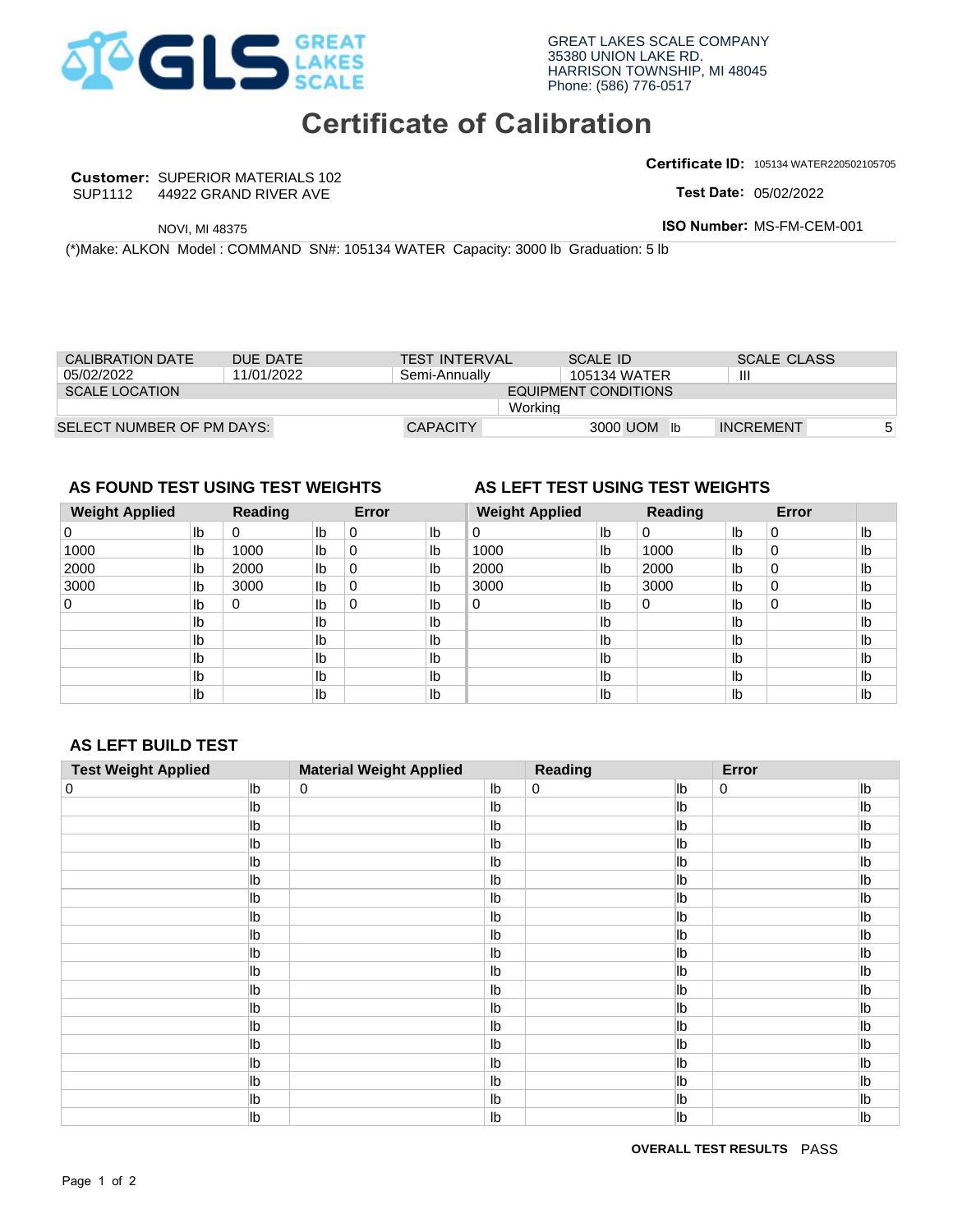

## **Certificate of Calibration**

**Certificate ID:** 1802300105220502110333

**Customer: SUPERIOR MATERIALS 102<br>SUP1112 44922 GRAND RIVER AVE** 

| CALIBRATION DATE<br>05/02/2022   |    | DUE DATE<br>11/01/2022 |               |       | <b>TEST INTERVAL</b><br>Semi-Annually |                       | <b>SCALE ID</b><br>1802300105   |                | Ш  | <b>SCALE CLASS</b> |    |
|----------------------------------|----|------------------------|---------------|-------|---------------------------------------|-----------------------|---------------------------------|----------------|----|--------------------|----|
| <b>SCALE LOCATION</b>            |    |                        |               |       |                                       |                       | <b>EQUIPMENT CONDITIONS</b>     |                |    |                    |    |
|                                  |    |                        |               |       |                                       | Working               |                                 |                |    |                    |    |
| SELECT NUMBER OF PM DAYS:        |    |                        |               |       | <b>CAPACITY</b>                       |                       |                                 | 30000 UOM lb   |    | <b>INCREMENT</b>   | 20 |
|                                  |    |                        |               |       |                                       |                       |                                 |                |    |                    |    |
| AS FOUND TEST USING TEST WEIGHTS |    |                        |               |       |                                       |                       | AS LEFT TEST USING TEST WEIGHTS |                |    |                    |    |
| <b>Weight Applied</b>            |    | <b>Reading</b>         |               | Error |                                       | <b>Weight Applied</b> |                                 | <b>Reading</b> |    | Error              |    |
|                                  | Ib | 0                      | $\mathsf{lb}$ | 0     | Ib                                    | 0                     | lb                              | $\Omega$       | Ib | 0                  | lb |
| 1000                             | lb | 1000                   | Ib            | 0     | lb                                    | 1000                  | lb                              | 1000           | Ib | 0                  | lb |

#### **AS FOUND TEST USING TEST WEIGHTS**

### **Weight Applied Reading Error Weight Applied Reading Error**  AS LEFT TEST USING TEST WEIGHTS

| <b>Customer: SUPERIOR MATERIALS 102</b><br><b>SUP1112</b>                            |                       | 44922 GRAND RIVER AVE |    |       |                      |                       |                                 |                |                | Test Date: 05/02/2022            |               |
|--------------------------------------------------------------------------------------|-----------------------|-----------------------|----|-------|----------------------|-----------------------|---------------------------------|----------------|----------------|----------------------------------|---------------|
|                                                                                      | <b>NOVI, MI 48375</b> |                       |    |       |                      |                       |                                 |                |                | <b>ISO Number: MS-FM-CEM-001</b> |               |
| (*) Make: RICELAKE Model : 920i SN#: 1802300105 Capacity: 30000 lb Graduation: 20 lb |                       |                       |    |       |                      |                       |                                 |                |                |                                  |               |
| <b>CALIBRATION DATE</b>                                                              |                       | <b>DUE DATE</b>       |    |       | <b>TEST INTERVAL</b> |                       | <b>SCALE ID</b>                 |                |                | <b>SCALE CLASS</b>               |               |
| 05/02/2022                                                                           |                       | 11/01/2022            |    |       | Semi-Annually        |                       | 1802300105                      |                | III            |                                  |               |
| <b>SCALE LOCATION</b>                                                                |                       |                       |    |       |                      | Working               | <b>EQUIPMENT CONDITIONS</b>     |                |                |                                  |               |
| <b>SELECT NUMBER OF PM DAYS:</b>                                                     |                       |                       |    |       | <b>CAPACITY</b>      |                       |                                 | 30000 UOM lb   |                | <b>INCREMENT</b>                 | 20            |
| AS FOUND TEST USING TEST WEIGHTS<br><b>Weight Applied</b>                            |                       | <b>Reading</b>        |    | Error |                      | <b>Weight Applied</b> | AS LEFT TEST USING TEST WEIGHTS | <b>Reading</b> |                | Error                            |               |
| 0                                                                                    | $\mathsf{lb}$         | $\Omega$              | Ib | 0     | I <sub>b</sub>       | 0                     | $\mathsf{lb}$                   | 0              | I <sub>b</sub> | 0                                | $\mathsf{lb}$ |
| 1000                                                                                 | Ib                    | 1000                  | Ib | 0     | lb                   | 1000                  | Ib                              | 1000           | lb             | 0                                | lb            |
| 2000                                                                                 | Ib                    | 2000                  | Ib | 0     | Ib                   | 2000                  | Ib                              | 2000           | lb             | 0                                | Ib            |
| 3000                                                                                 | lb                    | 3000                  | lb | 0     | lb                   | 3000                  | lb                              | 3000           | lb             | 0                                | Ib            |
| 4000                                                                                 | lb                    | 4000                  | Ib | 0     | lb                   | 4000                  | lb                              | 4000           | Ib             | 0                                | Ib            |
| 5000                                                                                 | lb                    | 5000                  | Ib | 0     | lb                   | 5000                  | Ib                              | 5000           | lb             | 0                                |               |
| 6000                                                                                 | lb                    | 6000                  | lb | 0     | lb                   |                       |                                 |                | lb             |                                  | Ib            |
| $\Omega$                                                                             |                       |                       |    |       |                      | 6000                  | lb                              | 6000           |                | 0                                | Ib            |
|                                                                                      | lb                    | $\Omega$              | Ib | 0     | lb                   | 0                     | Ib                              | 0              | lb             | 0                                | Ib            |
|                                                                                      | Ib                    |                       | Ib | 0     | Ib                   |                       | Ib                              |                | Ib             | 0                                | Ib            |

|                                                                                      |                     | <b>NOVI, MI 48375</b> |                      |                |                                |                |                                        |                 |                |             |                            |                      |
|--------------------------------------------------------------------------------------|---------------------|-----------------------|----------------------|----------------|--------------------------------|----------------|----------------------------------------|-----------------|----------------|-------------|----------------------------|----------------------|
| (*) Make: RICELAKE Model : 920i SN#: 1802300105 Capacity: 30000 lb Graduation: 20 lb |                     |                       |                      |                |                                |                |                                        |                 |                |             |                            |                      |
|                                                                                      |                     |                       |                      |                |                                |                |                                        |                 |                |             |                            |                      |
|                                                                                      |                     |                       |                      |                |                                |                |                                        |                 |                |             |                            |                      |
|                                                                                      |                     |                       |                      |                |                                |                |                                        |                 |                |             |                            |                      |
| <b>CALIBRATION DATE</b>                                                              |                     | DUE DATE              |                      |                | <b>TEST INTERVAL</b>           |                |                                        | <b>SCALE ID</b> |                |             | <b>SCALE CLASS</b>         |                      |
| 05/02/2022                                                                           |                     | 11/01/2022            |                      |                | Semi-Annually                  |                |                                        | 1802300105      |                | Ш           |                            |                      |
| <b>SCALE LOCATION</b>                                                                |                     |                       |                      |                |                                |                | <b>EQUIPMENT CONDITIONS</b><br>Working |                 |                |             |                            |                      |
| SELECT NUMBER OF PM DAYS:                                                            |                     |                       |                      |                | <b>CAPACITY</b>                |                |                                        |                 | 30000 UOM lb   |             | <b>INCREMENT</b>           | 20                   |
|                                                                                      |                     |                       |                      |                |                                |                |                                        |                 |                |             |                            |                      |
| AS FOUND TEST USING TEST WEIGHTS                                                     |                     |                       |                      |                |                                |                | AS LEFT TEST USING TEST WEIGHTS        |                 |                |             |                            |                      |
| <b>Weight Applied</b>                                                                |                     | <b>Reading</b>        |                      | Error          |                                |                | <b>Weight Applied</b>                  |                 | <b>Reading</b> |             | Error                      |                      |
| 0                                                                                    | Ib                  | $\pmb{0}$             | Ib                   | $\pmb{0}$      | I <sub>b</sub>                 | $\pmb{0}$      |                                        | I <sub>b</sub>  | 0              | lb          | $\pmb{0}$                  | I <sub>b</sub>       |
| 1000                                                                                 | $\mathsf{lb}$       | 1000                  | Ib                   | $\mathbf 0$    | I <sub>b</sub>                 | 1000           |                                        | I <sub>b</sub>  | 1000           | lb          | $\mathbf 0$                | Ib                   |
| 2000                                                                                 | lb                  | 2000                  | lb                   | $\mathbf 0$    | lb                             | 2000           |                                        | Ib              | 2000           | Ib          | $\pmb{0}$                  | I <sub>b</sub>       |
| 3000                                                                                 | lb                  | 3000                  | Ib                   | $\mathbf 0$    | I <sub>b</sub>                 | 3000           |                                        | lb              | 3000           | lb          | $\pmb{0}$                  | I <sub>b</sub>       |
| 4000                                                                                 | lb                  | 4000                  | I <sub>b</sub>       | $\mathbf 0$    | lb                             | 4000           |                                        | lb              | 4000           | lb          | $\pmb{0}$                  | I <sub>b</sub>       |
| 5000                                                                                 | lb                  | 5000                  | lb                   | $\pmb{0}$      | I <sub>b</sub>                 | 5000           |                                        | lb              | 5000           | lb          | $\pmb{0}$                  | I <sub>b</sub>       |
| 6000                                                                                 | lb                  | 6000                  | lb                   | $\pmb{0}$      | lb                             | 6000           |                                        | lb              | 6000           | Ib          | $\pmb{0}$                  | I <sub>b</sub>       |
|                                                                                      |                     | 0                     | lb                   | 0              | lb                             | 0              |                                        | lb              | 0              | Ib          | 0                          | I <sub>b</sub>       |
|                                                                                      |                     |                       |                      |                |                                |                |                                        |                 |                |             |                            |                      |
|                                                                                      | lb                  |                       |                      |                |                                |                |                                        |                 |                |             |                            |                      |
| 0                                                                                    | $\mathsf{lb}$<br>Ib |                       | I <sub>b</sub><br>Ib | $\pmb{0}$<br>0 | lb<br>I <sub>b</sub>           |                |                                        | Ib              |                | Ib          | $\mathbf 0$<br>$\mathbf 0$ | I <sub>b</sub><br>Ib |
|                                                                                      |                     |                       |                      |                |                                |                |                                        | Ib              |                | Ib          |                            |                      |
|                                                                                      |                     |                       |                      |                |                                |                |                                        |                 |                |             |                            |                      |
| <b>AS LEFT BUILD TEST</b>                                                            |                     |                       |                      |                |                                |                |                                        |                 |                |             |                            |                      |
| <b>Test Weight Applied</b>                                                           |                     |                       |                      |                | <b>Material Weight Applied</b> |                | Reading                                |                 |                | Error       |                            |                      |
|                                                                                      |                     | lb                    | 0                    |                |                                | Ib             | $\mathbf 0$                            |                 | lb             | 0           |                            | lb                   |
|                                                                                      |                     | lb                    |                      |                |                                | Ib             |                                        |                 | lb             | $\mathbf 0$ |                            | lb                   |
|                                                                                      |                     | lb                    |                      |                |                                | Ib             |                                        |                 | lb             | $\mathbf 0$ |                            | lb                   |
|                                                                                      |                     | lb                    |                      |                |                                | Ib             |                                        |                 | lb<br>lb       | 0<br>0      |                            | lb                   |
|                                                                                      |                     | lb                    |                      |                |                                | Ib             |                                        |                 | lb             | 0           |                            | lb                   |
|                                                                                      |                     | lb                    |                      |                |                                | Ib             |                                        |                 |                | 0           |                            | lb                   |
|                                                                                      |                     | lb<br>lb              |                      |                |                                | Ib<br>Ib       |                                        |                 | lb<br>lb       | 0           |                            | lb<br>lb             |
|                                                                                      |                     | lb                    |                      |                |                                | Ib             |                                        |                 | lb             | $\mathbf 0$ |                            | lb                   |
|                                                                                      |                     | lb                    |                      |                |                                | I <sub>b</sub> |                                        |                 | lb             | 0           |                            | lb                   |
|                                                                                      |                     | lb                    |                      |                |                                | Ib             |                                        |                 | lb             | 0           |                            | lb                   |
|                                                                                      |                     | lb                    |                      |                |                                | I <sub>b</sub> |                                        |                 | lb             | 0           |                            | lb                   |
|                                                                                      |                     | lb                    |                      |                |                                | I <sub>b</sub> |                                        |                 | lb             | $\mathbf 0$ |                            | lb                   |
|                                                                                      |                     | lb                    |                      |                |                                | Ib             |                                        |                 | lb             | 0           |                            | lb                   |
|                                                                                      |                     | lb                    |                      |                |                                | Ib             |                                        |                 | lb             | 0           |                            | lb                   |
|                                                                                      |                     | lb                    |                      |                |                                | I <sub>b</sub> |                                        |                 | lb             | 0           |                            | lb                   |
|                                                                                      |                     | lb                    |                      |                |                                | I <sub>b</sub> |                                        |                 | lb             | 0           |                            | lb                   |
| $\mathbf 0$                                                                          |                     | lb                    |                      |                |                                | lb             |                                        |                 | lb             | 0           |                            | lb                   |